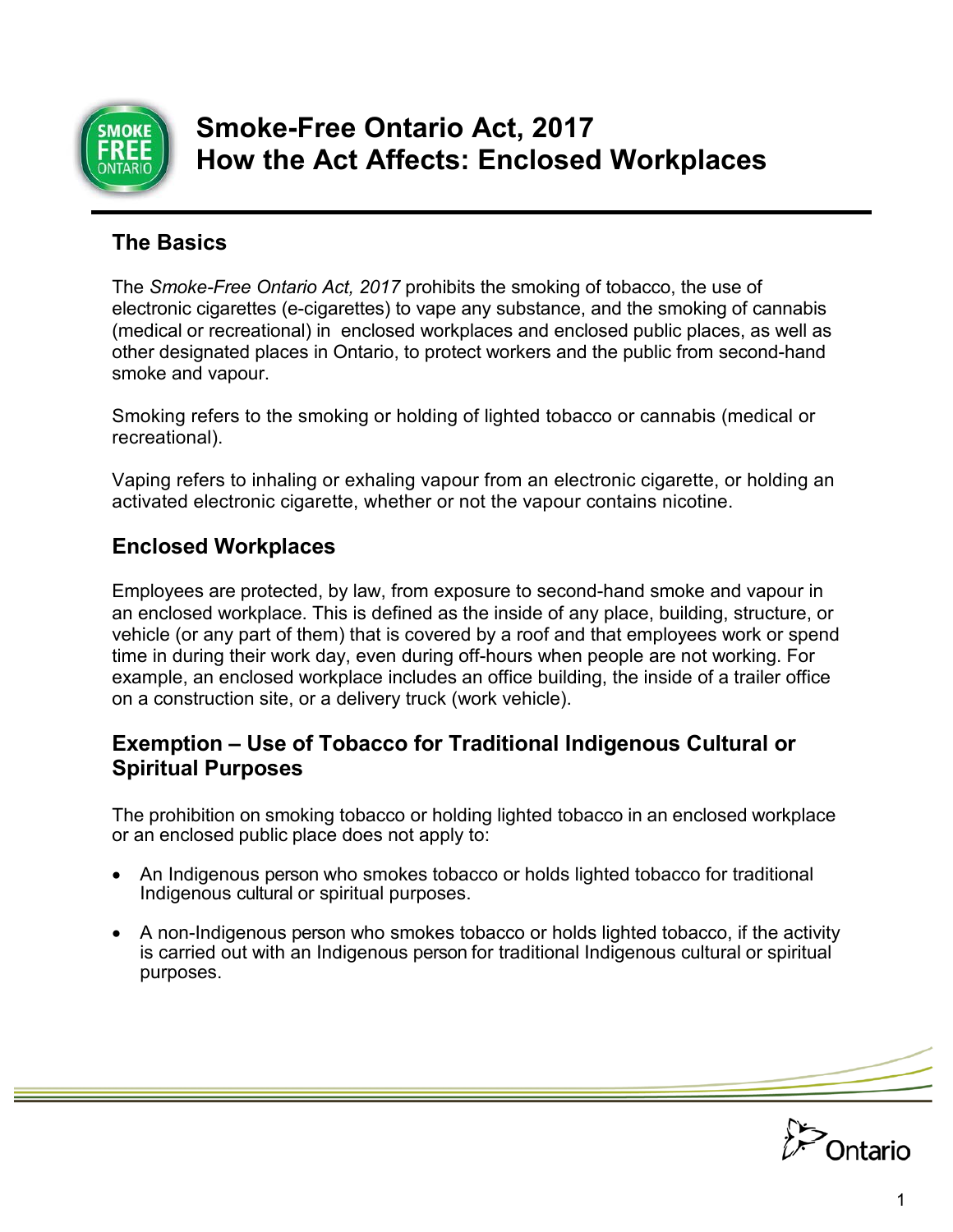## **Outdoor Places associated with Enclosed Workplaces**

 and must comply with other rules in the *Smoke-Free Ontario Act, 2017*. An employer may provide employees who smoke or vape with a shelter outdoors for the purpose of smoking or vaping. The shelter must not have more than two walls and a roof,

For example, cafeterias in a workplace are treated the same as a restaurant in which food or drink are served, sold, or offered. As such, smoking and vaping is not permitted inside the cafeteria or on outdoor patios that are part of or next to the cafeteria.

## **Responsibilities of Employers**

An employer includes an owner, manager or overseer of a workplace or job site who is responsible for, directly or indirectly, an employee.

#### **Every employer of an enclosed workplace must:**

- Give notice to the public that smoking and vaping is not allowed in the place.
- Post "No Smoking" and "No Vaping" signs, or a dual "No Smoking and No Vaping" sign at entrances, exits and washrooms of the place, in appropriate locations and in sufficient numbers, to ensure that the public is aware that smoking and vaping is not allowed.
- Ensure that no ashtrays or similar items remain in the place.
- Ensure that no one smokes or vapes in the place.
- Ensure that someone who refuses to comply with Ontario's smoking and vaping laws does not remain in the place.

# **Employees**

An employee is:

- A person who performs any work for, or supplies any services to, an employer; or
- A person who received any instruction or training in the activity, business, work, trade, occupation or profession of an employer.

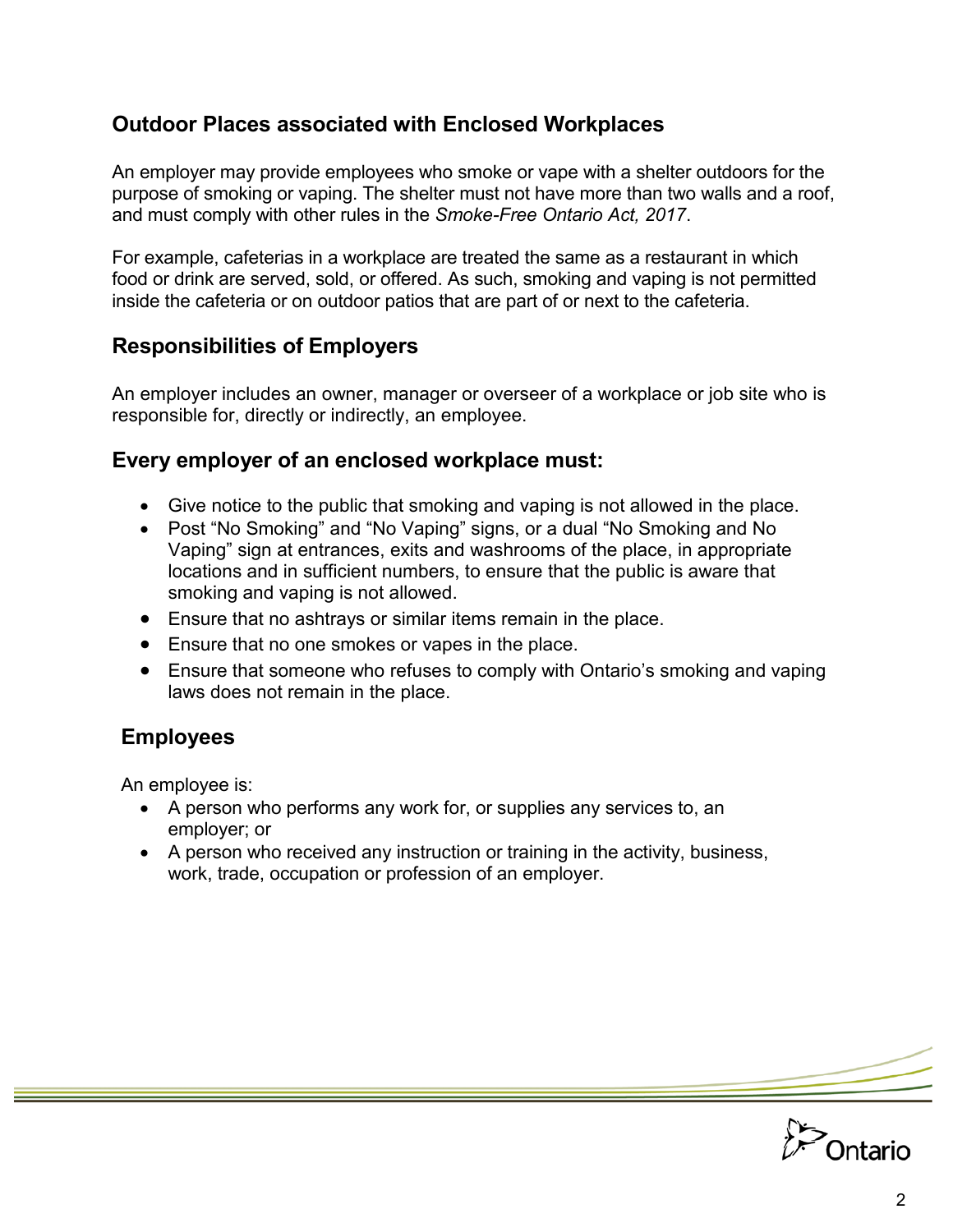# **Protection for Employees**

An employer cannot:

- Dismiss (or threaten to dismiss) an employee;
- Discipline or suspend an employee (or threaten to do so);
- Impose any penalty upon an employee; or
- Intimidate or coerce an employee, for following or attempting to enforce the SFOA, 2017.

If this were to happen, the employee may file a complaint in accordance with the procedure set out in the Occupational Health and Safety Act.

For more information about filing a complaint, please call the Ministry of Labour:

Toll-free: 1-800-531-5551

Or visit the <u>Ministry of Labour</u> Website.

#### **Enforcement**

Local public health units carry out inspections and respond to complaints about smoking and vaping in enclosed workplaces.

## **Penalties**

An individual who violates the prohibition on smoking or vaping in an enclosed workplace may be charged with an offence, and on conviction could be subject to a maximum fine of \$1,000 (for a first offence) or \$5,000 (for any further offence).

An employer that fails to fulfill their responsibility under the law may be charged with an offence, and if convicted, could face a maximum fine:

Signage responsibilities

- For individuals: \$2,000 (for a first offence); \$5000 (for a second offence); \$10,000 (for a third offence); \$50,000 (four or more offences).
- For corporations: \$5,000 (for a first offence); \$10,000 (for a second offence); \$25,000 (for a third offence); \$75,000 (four or more offences).